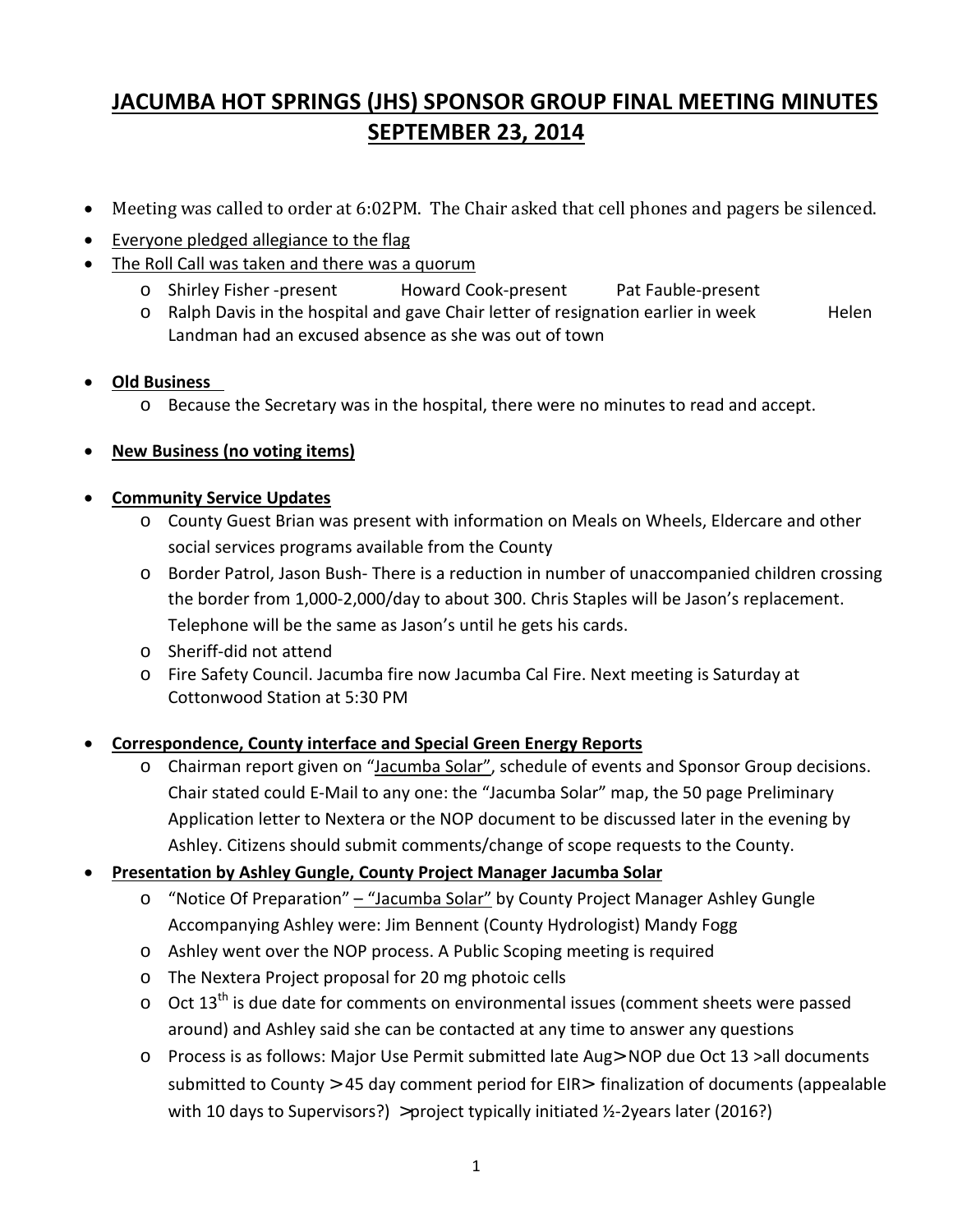# **JACUMBA HOT SPRINGS (JHS) SPONSOR GROUP FINAL MEETING MINUTES SEPTEMBER 23, 2014**

## • **Nextera Presentation (Part of Fla Power & Light and a 15 billion\$ company-Fortune 200)**

- o Chris Brown and Jesse Marshall (Nextera) presented a map with the scope of the project
- o The site is 300 acres with the project taking up about 100 . The remaining land will be dedicated to county in perpetuity for biological open space. This will be deeded to SD County. They are trying to minimize disturbing land. They will share access road with Eco
- o A question was raised on whether this project would impact Bighorn Mt Sheep corridor and presenter said this was taken in consideration
- o Said would bring jobs to the area but audience pointed out that none-of the other local projects near Jacumba (maybe one person) and that all the jobs went to union workers from Yuma and Riverside due to sub-contractors that are typically used. The residents would like to see a hiring office in Jacumba
- o The panels will be fixed tilt and point towards Mexico on the border (next to Eco substation area)
- o The approximately 80,000 panels will be 6-8 ft tall and approximately 2 ½ foot long and 3 ft wide. These are thin film technology and made by First Solar (Tempe AZ)
- o There will be a battery storage component of lithium ion batteries stored in 10 shipping container sized units with a fire suppression component kept within an anti-climb fence. These will be scattered throughout the project site
- o Minimal grading will occur
- o Predicted water usage is 59 acre ft (includes construction and panel cleaning)
- o When queried where they would get the water, one source they said they would use is Jacumba Community Services District. When someone in the audience said "what happens when the well runs dry" they were assured by a member of the Community Services District that if there is a drop of 10 ft in the well, the project would be shut off from Jacumba water. A citizen says that by that time there will have already been damage to the fractured rock aquifer per Dr. Ponce (hydrologist of SDSU).
- o When asked about culturally sensitive areas, they said that there were a few, so underground lines were not an option. There will be 2-3 poles between the project and Eco Substation
- o Construction expected to start May/June 2016
- o They do not have a power purchase Agreement in place but are working on it.
- o An audience member asked if soil binders could be used. These mitigate some of the bad dust clouds. Ocotillo project was supposed to have these but didn't and the dust storms are horrendous to residents. No construction firm has been picked but this will be a topic for discussion
- o Old 80 potholes were brought up as the current Eco substation construction has ruined the roads around Jacumba (heavy water trucks constantly down Old Highway 80, potholes, damage to shoulders etc). Ashley said this should be presented to Dept of Public Works